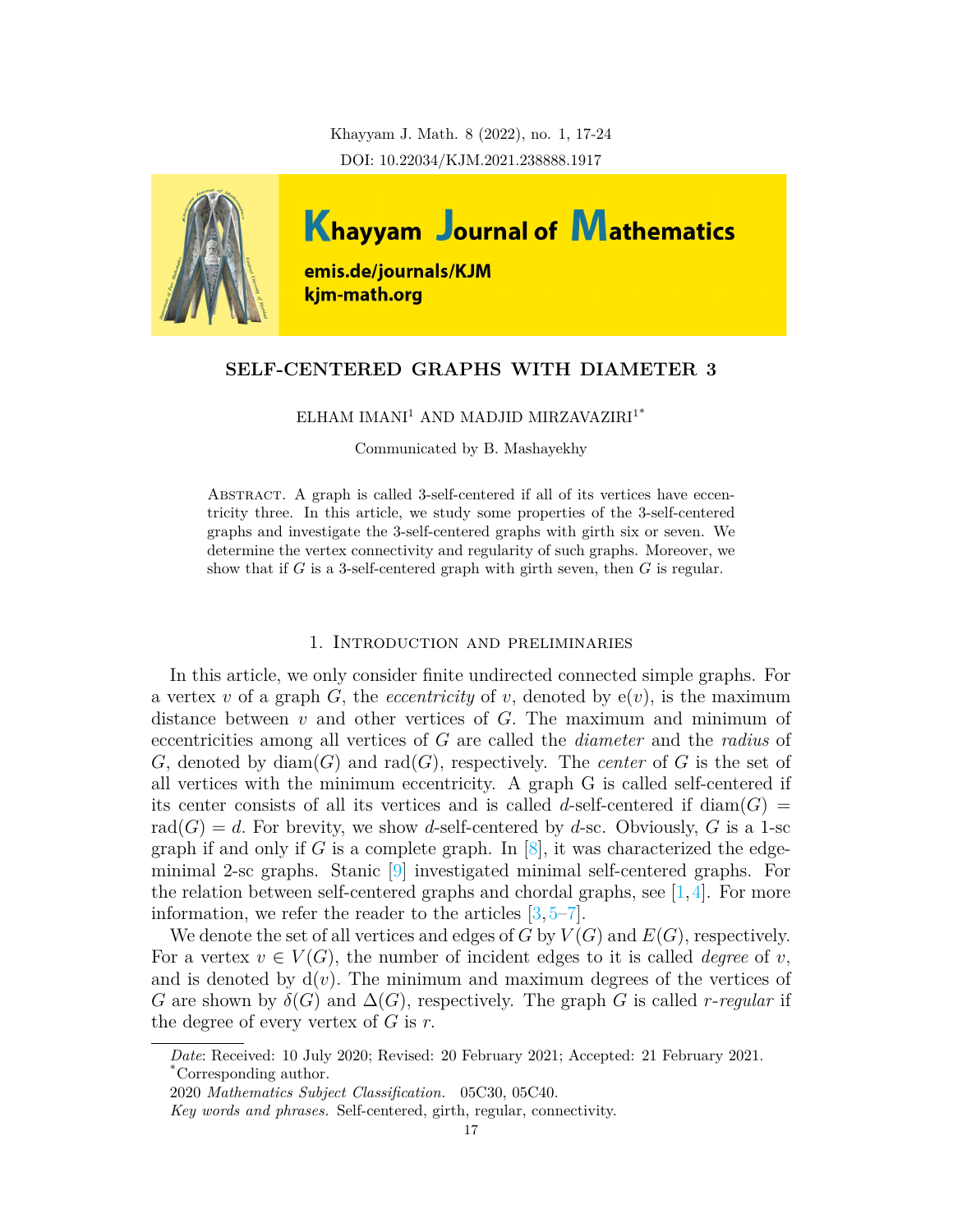If two vertices  $u, v \in V(G)$  are adjacent, then we write  $u \sim v$ . For  $u, v \in V(G)$ ,  $d(u, v)$  denotes the length of the shortest path between *u* and *v*. If there is no path between *u* and *v*, then  $d(u, v) = \infty$ . For an integer *i*, we define  $N_i(v) = \{u \in$  $V(G)|d(u, v) = i$ . For a path *P*, the *length* of *P* is defined as the number of its edges and is denoted by  $\ell(P)$ . The *girth* of *G* is the length of shortest cycle of *G* and is denoted by  $\text{girth}(G)$ . If G has no cycle, then the girth of G is infinite. An (*r, g*)-*cage* graph is an *r*-regular graph of girth *g* with minimum possible number of vertices. A *Moore* graph is a regular graph of diameter *d* and girth  $2d + 1$ .

We remind that a *uv*-path is a path between *u* and *v*. Two *uv*-paths *P* and *Q* are *internally disjoint* if  $V(P) \cap V(Q) = \{u, v\}$ . If *G* is a connected graph with at least *k* vertices and by removing any arbitrary  $k-1$  vertices of  $G$ , it remains connected, then *G* is called *k-connected*. If *G* is *k*-connected and is not  $(k+1)$ -connected, then the *connectivity* of G is defined to be k. We know that if for any two distinct vertices *u* and *v*, there are at least *k* internally disjoint paths between *u* and *v,* then *G* is *k*-connected.

There are many publications on 2-sc graphs; see, for example,  $[3, 5, 7, 8]$  $[3, 5, 7, 8]$  $[3, 5, 7, 8]$  $[3, 5, 7, 8]$  $[3, 5, 7, 8]$  $[3, 5, 7, 8]$  $[3, 5, 7, 8]$  $[3, 5, 7, 8]$  $[3, 5, 7, 8]$ . Unfortunately, 3-sc graphs are not investigated yet. In this article, we focus on 3-sc graphs and find some properties of these graphs. In section 2*,* we study some basic properties of 3-sc graphs. In particular, we find the girth of graph and show that a 3-sc graph has a cycle of length six or seven. In Section 3*,* we investigate the connectivity of 3-sc graphs with girth six or seven, and show that the vertex connectivity is at least  $\delta(G)$ . Moreover, we show that if *G* is a 3-sc graph with girth seven, then *G* is regular.

#### 2. Some instant observations

In this section, we discover some basic properties of 3-sc graphs. Let us start with the most important one, that is, the vertex degrees.

<span id="page-1-0"></span>**Proposition 2.1.** *Let G be a* 3*-sc graph on n vertices and let*  $v \in V(G)$ *. Then*  $n \geq 6$ , *G is at least 2-connected and we have*  $2 \leq d(v) \leq n-4$ *.* 

*Proof.* First we show that  $n \geq 6$ . Since *G* is a 3-sc graph, there are two vertices  $u, v \in V(G)$  such that  $d(u, v) = 3$ . Assume that  $u \sim w \sim z \sim v$  is a path with length three between *u* and *v.* Since *G* is a 3-sc graph, there must be at least two other vertices with distance three from *w* and *z.*

Now, we prove that *G* is a 2-connected graph. On contrary, assume that *G* has a cut vertex, say *u.* Therefore, by removing *u* from *G,* the new graph has at least two components. Since *G* is a 3-sc graph, there must be a vertex with distance three from *u*, say *v*. Suppose that  $u \sim w \sim z \sim v$  is a path between *u* and *v*. In this case, the vertices *w, z,* and *v* belong to one component. Now, select one vertex from other component, say x. Hence,  $d(v, x) > 3$ , which is a contradiction. Since *G* is a 3-sc graph and *G* is a 2-connected, we deduce that  $2 \leq d(v)$ , for  $v \in V(G)$ . Assume that there exists a vertex  $z \in V(G)$  such that  $d(z) > n-3$ . If  $d(z) = n - 1$ , then  $rad(G) = 1$ . Now, let  $d(z) = n - 2$  and let  $v \notin N(z)$ . Then rad(*G*)  $\leq$  2*,* which is a contradiction. If  $d(z) = n - 3$ , then  $|V(G) \setminus N(z)| = 2$ . Suppose that  $u, v \in V(G) \backslash N(z)$ . Since  $d(z, v) = d(z, u) = 2$  leads a contradiction, we assume that  $d(z, v) = 3$  and that  $d(z, u) = 2$ . Therefore, there is  $y \in V(G)$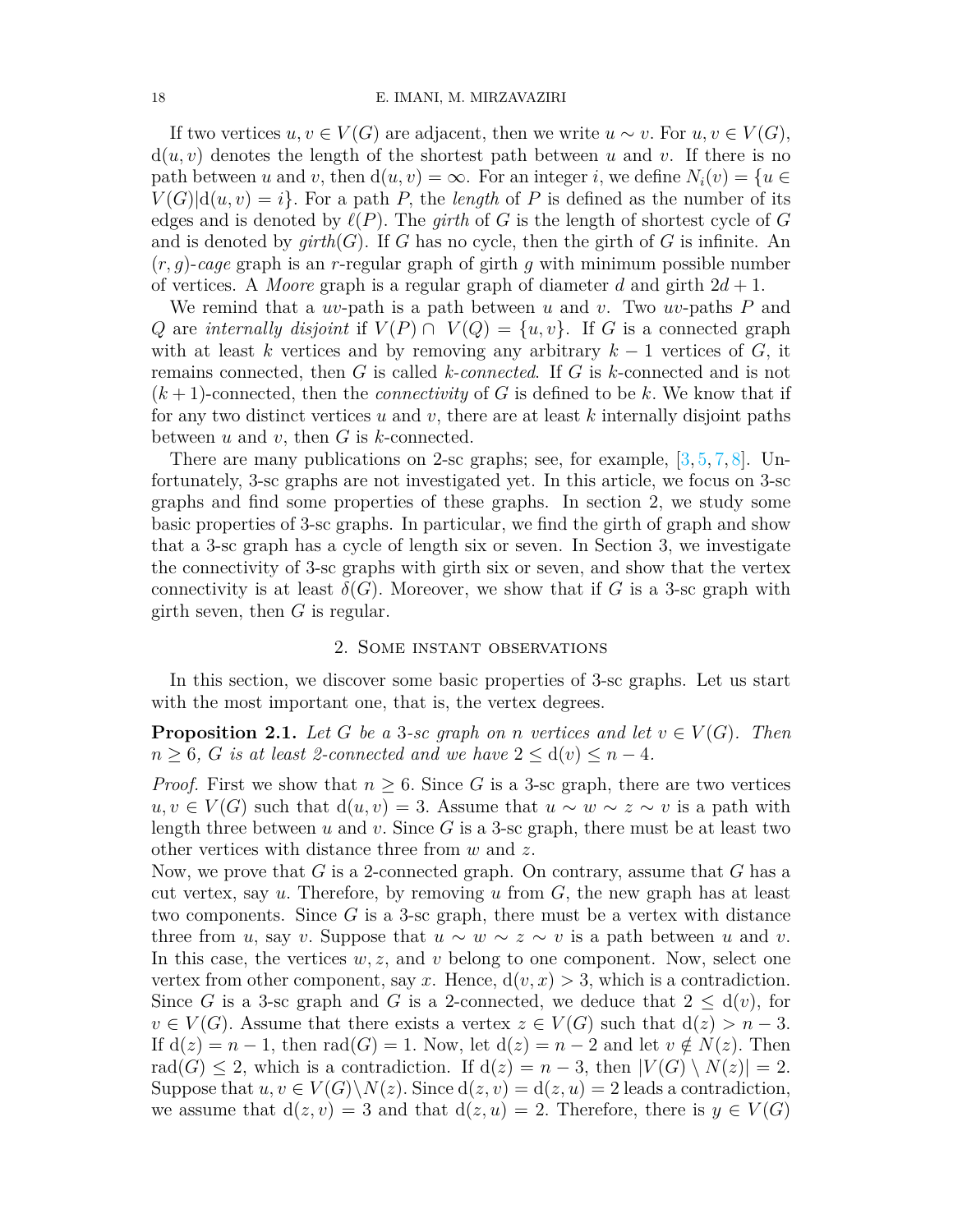such that  $z \sim y \sim u \sim v$ . On the other hand, for each vertex  $w \in V(G)$ ,  $d(w, y) < 3$ , which is a contradiction.

Another, would be the girth, as we see below.

## **Proposition 2.2.** *Let G be a* 3*-sc graph. Then*  $3 \leq \text{girth}(G) \leq 7$ *.*

*Proof.* Since *G* is connected and  $d(v) \geq 2$  for each vertex *v*, then *G* has to contain a cycle. The lower bound is clear (and attainable by the 3-sc graph  $H_1$  in Fig. [1](#page-3-0)), so we are only required to prove the upper bound. On contrary if there is a 3-sc graph *G* with girth(*G*)  $\geq$  8, then, for each vertex of a cycle of length equal to girth( $G$ ), there is another vertex whose distance from the first is more than three.  $\Box$ 

It must be reminded that the above proposition presents tight bounds on the girth of a 3-sc graph; while  $C_7$  is itself a 3-sc graph with girth seven, the graph  $H_1$  (and also the graph  $H_2$ ) drawn bellow is a 3-sc graph with girth three.

## **Proposition 2.3.** *The only* 3-sc graph on six vertices is  $C_6$ .

*Proof.* It is easy to check that  $C_6$  is a 3-sc graph. To show the uniqueness, let *G* be a 3-sc graph on six vertices, and let  $\{v_1, \ldots v_6\}$  be its set of vertices. Then for *v*1, there is at least a vertex whose distance from it is three. Without loss of generality, suppose that this vertex is  $v_4$ , and we have the path  $v_1 \sim v_2 \sim v_3 \sim v_4$ as an induced subgraph. By Proposition [2.1,](#page-1-0) we have  $d(v_4) \geq 2$ , and since it cannot be adjacent to  $v_1$  or  $v_2$ , there must be a vertex in  $V(G) \setminus \{v_1, v_2, v_3, v_4\}$ , namely  $v_5$ , such that it is adjacent to  $v_4$ . The vertex  $v_5$  cannot be adjacent to  $v_1$ because if it is, then the distance between  $v_1$  and  $v_4$  becomes less than 3. While  $d(v_1) \geq 2$ , there must be a vertex other than  $v_2, \ldots, v_5$  that  $v_1$  is adjacent to. Therefore, it has to be  $v_6$ .

Note that by Proposition [2.1](#page-1-0),  $d(v_5)$  and  $d(v_6)$  are both greater than two. If  $v_5$  is adjacent to  $v_2$  or  $v_3$ , then there is no vertex in  $V(G) \setminus \{v_2\}$  whose distance from  $v_2$  is three. With the same reasoning, we can deduce that  $v_6$  is adjacent to neither  $v_2$  nor  $v_3$ . Therefore, the only possibility is that  $v_5$  and  $v_6$  are adjacent.

Consequently, we have  $C_6$  as a subgraph of  $G$ . Since any other adjacency reduces the radius of *G*, it can be deduced that  $G \simeq C_6$ .

#### <span id="page-2-0"></span>**Proposition 2.4.** *Every* 3*-sc graph contains a cycle of length six or seven.*

*Proof.* Suppose that *G* is a 3-sc graph and that  $u \in V(G)$ . There exists a vertex  $v \in V(G)$  such that  $d(u, v) = 3$ . Assume that *P* a path  $u \sim w \sim z \sim v$ . Now, select  $t \in N(u)$  such that  $t \neq w$ . Since *G* is a 3-sc graph, there is a path *Q* between *t* and *v* with the length at least two and at most three. Hence, the paths  $P, Q$ , and  $u \sim t$  form a cycle of length six or seven. □

Now, we characterize the 3-sc graphs with seven vertices.

**Proposition 2.5.** *The only* 3*-sc graphs on seven vertices are C*7*, H*1*, H*2*, and*  $H_3$  (Fig. [1](#page-3-0)).

*Proof.* Suppose that *G* is a 3-sc graph on seven vertices. By Proposition [2.4](#page-2-0), *G* has a cycle of length six or seven. Now, consider the following two cases: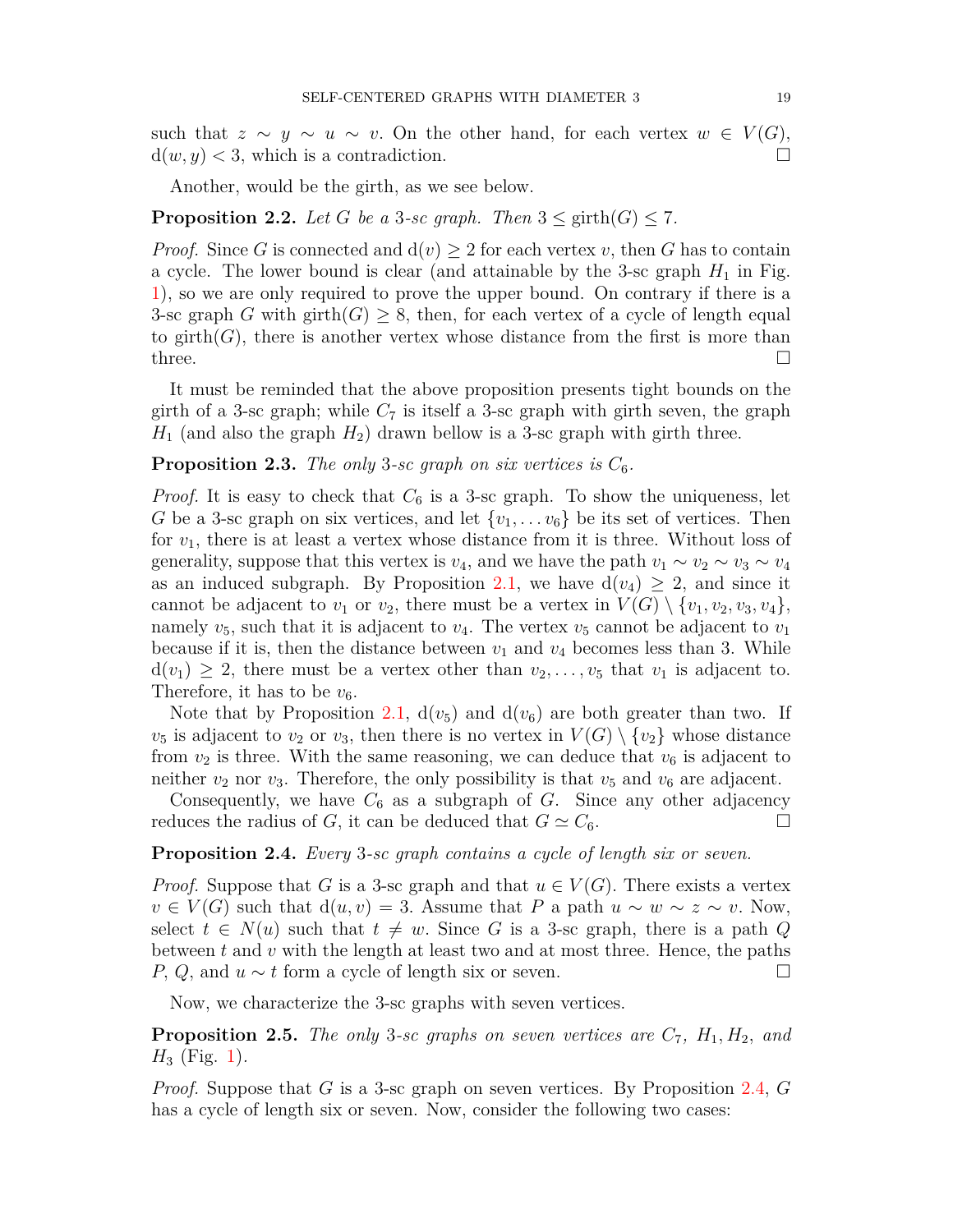**Case 1.** *G* has a cycle of length six. Assume that vertices  $v_1, \ldots, v_6$  are on a cycle *C* of length six. Clearly, *G* has another vertex, namely  $v_7$ . Since *G* is a 2-connected graph, the degree of  $v_7$  is at least two. If  $d(v_7) \geq 4$ , then  $e(v_7) \leq 2$ . Hence, we can assume that the degree of  $v<sub>7</sub>$  is either two or three. First, suppose that  $d(v_7) = 2$ . In this case, if  $v_7$  is adjacent to two adjacent vertices of *C*, then *G* is isomorphic to  $H_1$ . If  $v_7$  is adjacent to two vertices of C with distance two, then *G* is isomorphic to  $H_3$ . Second, suppose that  $d(v_7) = 3$ . Therefore,  $v_7$  is adjacent to three consecutive vertices of  $C$  and  $G$  is isomorphic to  $H_2$ .

**Case 2.** *G* has no cycle of length six. Therefore *G* has a cycle of length seven. Since *G* has seven vertices, we can arrange the vertices in a Hamiltonian cycle. If *G* has a vertex of degree three, then there exists a cycle of length less than seven, which is a contradiction. Thus *G* is isomorphic to  $C_7$ .



FIGURE 1. The four 3-sc graphs on seven vertices are  $C_7$ ,  $H_1$ ,  $H_2$ , and *H*3*,* respectively.

## <span id="page-3-0"></span>3. Connectivity and regularity

In the next theorem, we show that the 3-sc graphs of girth seven are *δ*connected.

**Theorem 3.1.** *Every* 3-sc graph *G* with girth seven is  $\delta(G)$ -connected.

*Proof.* We show that for every two vertices  $u, v \in V(G)$ , there are  $k = \delta(G)$ internally disjoint *uv*-paths. Since  $d(u, v) \leq 3$ , we consider the following three cases:

**Case 1.** Suppose that  $d(u, v) = 1$ . Let  $N_1(u) = \{v, u_2, \ldots, u_k\}$  and  $N_1(v) =$  $\{u, v_2, \ldots, v_s\}$ , with  $k \leq s$ . Proposition [2.1](#page-1-0) implies that *G* has no leaf. Hence, because  $girth(G) = 7$ , there exist  $k-1$  vertices  $u'_i \in N_1(u_i) \setminus \{u\}$ , for  $2 \leq i \leq k$ ; see Fig. [2](#page-3-1).

<span id="page-3-1"></span>

FIGURE 2. The path between  $v_i$  and  $u'_i$ , for  $2 \le i \le k$ .

Let  $Q_i$  be the path  $u'_i \sim u_i \sim u \sim v \sim v_i$ . Since girth(*G*) = 7, we have  $d(u'_i, v_i) = 3$ . Let  $P_i$  be the path of length three between  $u'_i$  and  $v_i$ , for each *i*,  $2 \leq i \leq k$ . If there exists integer  $i (2 \leq i \leq k)$  such that  $V(P_i) \cap V(Q_i) \neq \{u'_i, v_i\},$ then there is a cycle of length smaller than seven. Thus,  $V(P_i) \cap V(Q_i) = \{u'_i, v_i\},\$ for each  $i, 2 \leq i \leq k$ . It is not difficult to see that  $V(P_i) \cap V(P_j) = \emptyset$ , for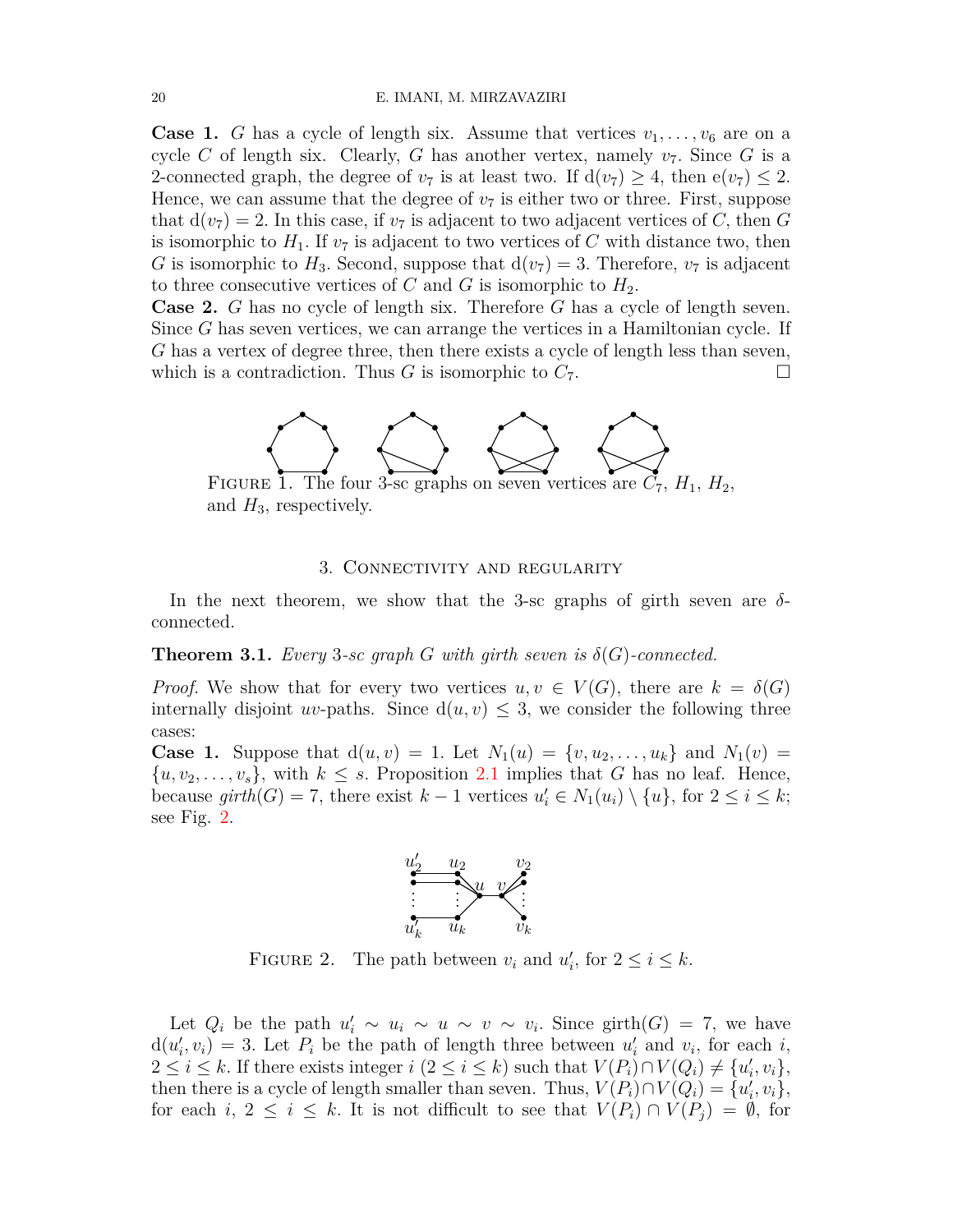*i*  $\neq$  *j*. Hence,  $P_i ∪ Q_i$  forms a cycle of length seven. Now, by removing the edge  $uv \in E(G)$ , we have  $k-1$  internally disjoint paths between *u* and *v*. On the other hand, the  $u \sim v$  is a path of length one. So, there are k internally disjoint *uv*-paths.

**Case 2.** Assume that  $d(u, v) = 2$ . Let  $N_1(u) = \{w, u_2, \ldots, u_k\}$  and let  $N_1(v) =$  $\{w, v_2, \ldots, v_s\}$ , see Fig. [3.](#page-4-0)

<span id="page-4-0"></span>

FIGURE 3. The path between  $v_i$  and  $u_i$ , for  $2 \le i \le k$ .

Since  $d(u_i, v_i) \leq 3$  and girth $(G) = 7$ , we have  $d(u_i, v_i) = 3$ . Let  $P_i$  be the path of length three between  $u_i$  and  $v_i, 2 \leq i \leq k$ . Clearly,  $V(P_i) \cap V(P_j) = \emptyset$ , for  $i \neq j$ . Each  $P_i \cup Q_i$  forms a cycle of length seven. Again, by removing the path  $u \sim w \sim v$ , we have  $k-1$  paths between *u* and *v*. On the other hand, the  $u \sim w \sim v$  is a path of length two. So, there are at least *k* internally disjoint *uv*-paths.

**Case 3.** Consider  $d(u, v) = 3$ . Let  $u \sim w \sim w' \sim v$  and let  $N_1(u) = \{w, u_2, \ldots, u_k\}$ , see Fig. [4](#page-4-1)

<span id="page-4-1"></span>

FIGURE 4. The path between *v* and  $u_i$ , for  $2 \le i \le k$ .

Then  $d(u_i, v) = 3$ , for every *i*,  $2 \le i \le k$ . Hence, assume that  $P_i$  is a path of length three between  $u_i$  and  $v, 2 \leq i \leq k$ . Clearly,  $V(P_i) \cap V(P_j) = \emptyset$ , for  $i \neq j$ . In this case,  $P_i \cup \{u \sim u_i\}$  are  $k-1$  internally disjoint paths between *u* and *v*. □

In the next theorem, we characterize the specific 3-sc graphs with girth seven.

<span id="page-4-2"></span>**Theorem 3.2.** Let G be a 3-sc graph with girth seven and  $\delta(G) = 2$ . Then  $G \simeq C_7$ .

*Proof.* If all vertices of *G* have degree two, then  $G \simeq C_7$ . Thus, assume that *G* has a vertex of degree at least three. Now, consider the following two cases:

**Case 1.** There are two adjacent vertices of degree two. Suppose that  $u_1 \sim u_2 \sim$  $u_3 \sim u_4$ ,  $d(u_1) \geq 3$ , and that  $d(u_2) = d(u_3) = 2$ . For a vertex  $v \in N_3(u_1) \setminus \{u_4\}$ , we have *v* is adjacent to  $u_4$ , or otherwise we have  $d(v, u_2) > 3$ , which is a contradiction. Thus,  $u_4$  is adjacent to all members of  $N_3(u_1) \setminus \{u_4\}$  and the induced subgraph on  $N_3(u_1)$  is a star graph. Since  $d(u_1) \geq 3$ , we have  $|N_2(u_1) \setminus \{u_3\}| > 1$ . Assume that  $w_1$  and  $w_2$  are two distinct elements of  $N_2(u_1) \setminus \{u_3\}$ . We know that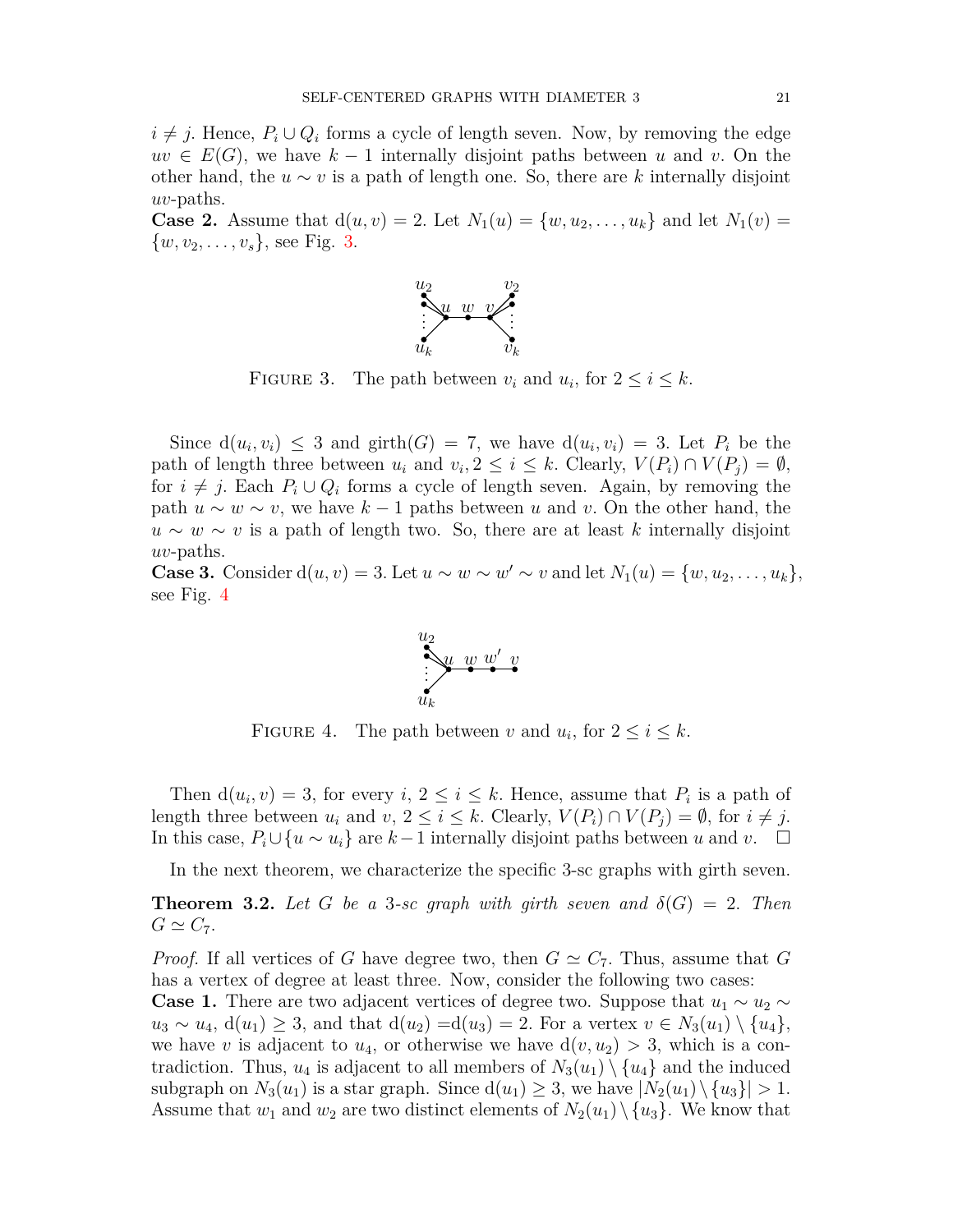$d(w_1, w_2) \leq 3$ . While  $d(w_1, w_2)$  equaling one or two is not possible because of the girth constraint, we must have  $d(w_1, w_2) = 3$ . Therefore, two vertices of  $N_3(u_1)$ are adjacent and form a triangle with *u*4, which is a contradiction.

**Case 2.** There are no two adjacent vertices of degree two. Suppose that  $d(u) = 2$ and that  $v, v' \in N_1(u)$ . Since  $d(v) \geq 3$ , there are two vertices  $w, z \in N_1(v) \cap N_2(u)$ . Now, consider  $s \in N_1(w) \cap N_3(u)$  and  $t \in N_1(z) \cap N_3(u)$ . Since  $N_2(v) \cap N_3(u)$  and  $N_2(v') \cap N_3(u)$  are independent sets and each vertex of these sets has at most one neighbor in other set, we deduce that  $d(s, t) \leq 2$ . If  $d(s, t)$  is equal to one or two, then *G* has a cycle of length five or six, respectively, which is a contradiction.  $\square$ 

Now, we show that every 3-sc graph with girth 7 is regular.

<span id="page-5-0"></span>**Theorem 3.3.** Let G be a 3-sc graph and girth $(G) = 7$ . Then G is regular.

*Proof.* If  $\delta(G) = 2$ , then Theorem [3.2](#page-4-2) implies that *G* is isomorphic to  $C_7$  and the assertion holds. Assume that  $\delta(G) \geq 3$  and that  $u \in V(G)$ . Then  $N_1(u)$  and  $N_2(u)$  are two independent sets. Suppose that  $w_1 \in N_1(u)$ . Since the girth *G* is seven, there exists  $w_2 \in N_2(u)$  such that  $w_1$  is not adjacent to  $w_2$ . If  $d(w_1) \neq$  $d(w_2)$ , then consider the following two cases:

**Case 1.**  $d(w_1) > d(w_2)$ . For each  $v \in N_1(w_1) \cap N_2(u)$ , we have  $d(v, w_2) = 3$ . Otherwise, we have a cycle of length less than seven. Thus, there is a vertex in  $z \in N_1(w_2) \cap N_3(u)$  such that it has two neighbors in  $N_2(w_1) \cap N_3(u)$ . If *z* is adjacent to two vertices of neighbors of *v,* then we have a cycle of length four. Otherwise, we have a cycle of length six. In both cases, we get a contradiction.

**Case 2.**  $d(w_1) < d(w_2)$ . For each  $v \in N_1(w_2) \cap N_3(u)$ , we have  $d(v, w_1) = 3$ . Because if  $d(v, w_1)$  is equal to one or two, then we have a cycle of length five or six, respectively. Thus, *v* is adjacent to at least one of vertices of  $N_2(w_1) \cap$  $N_3(u)$ . Since  $d(w_1) < d(w_2)$ , there exists a vertex  $w \in N_1(w_1) \cap N_2(u)$  such that  $|N_2(w) \cap N_1(w_2)| \geq 2$ . Thus, we have a cycle of length less than seven, which is a contradiction. Thus, all vertices of  $N_1(u) \cup N_2(u)$  have the same degree. Now, choose two arbitrary vertices  $s, t \in V(G)$ . Suppose that  $d(s,t) = 1$ and select  $u \in N(s)$  such that  $u \neq t$ . In this case,  $s, t \in N_1(u) \cup N_2(u)$  and have the same degree. If  $d(s, t) = 2$ , then select  $u \in N(s) \cap N(t)$ . Similarly, *s, t* ∈ *N*<sub>1</sub>(*u*)  $\cup$  *N*<sub>2</sub>(*u*) and have the same degree. Finally, if  $d(s,t) = 3$ , then there exist vertices  $a, b \in V(G)$  such that  $s \sim a \sim b \sim t$ . It is sufficient to consider  $u = a$  and the assertion holds.  $\Box$ 

Suppose that *G* is a 3-sc graph of girth seven. Theorem [3.3](#page-5-0) implies that *G* is *r*regular. If  $u \in V(G)$ , then  $|N_1(u)| = r, |N_2(u)| = r(r-1)$ , and  $|N_3(u)| = r(r-1)^2$ . Thus, for  $r \geq 3$ , we have

$$
|V(G)| = 1 + r + r(r - 1) + r(r - 1)^{2}
$$
  
= 
$$
\frac{r(r-1)^{3} - 2}{r - 2}.
$$

The value above is a lower bound for the number of vertices of an  $(r, 7)$ -cage graph [\[2,](#page-7-7) Exercise 3.1.12]. Therefore, for  $r \in \{3, 4, 5, 6\}$ , the number of vertices of  $(r, 7)$ -cage graph is greater than  $\frac{r(r-1)^3-2}{r-2}$ . Hence, there is no an *r*-regular 3-sc graph with girth seven, when  $r \in \{3, 4, 5, 6\}$ .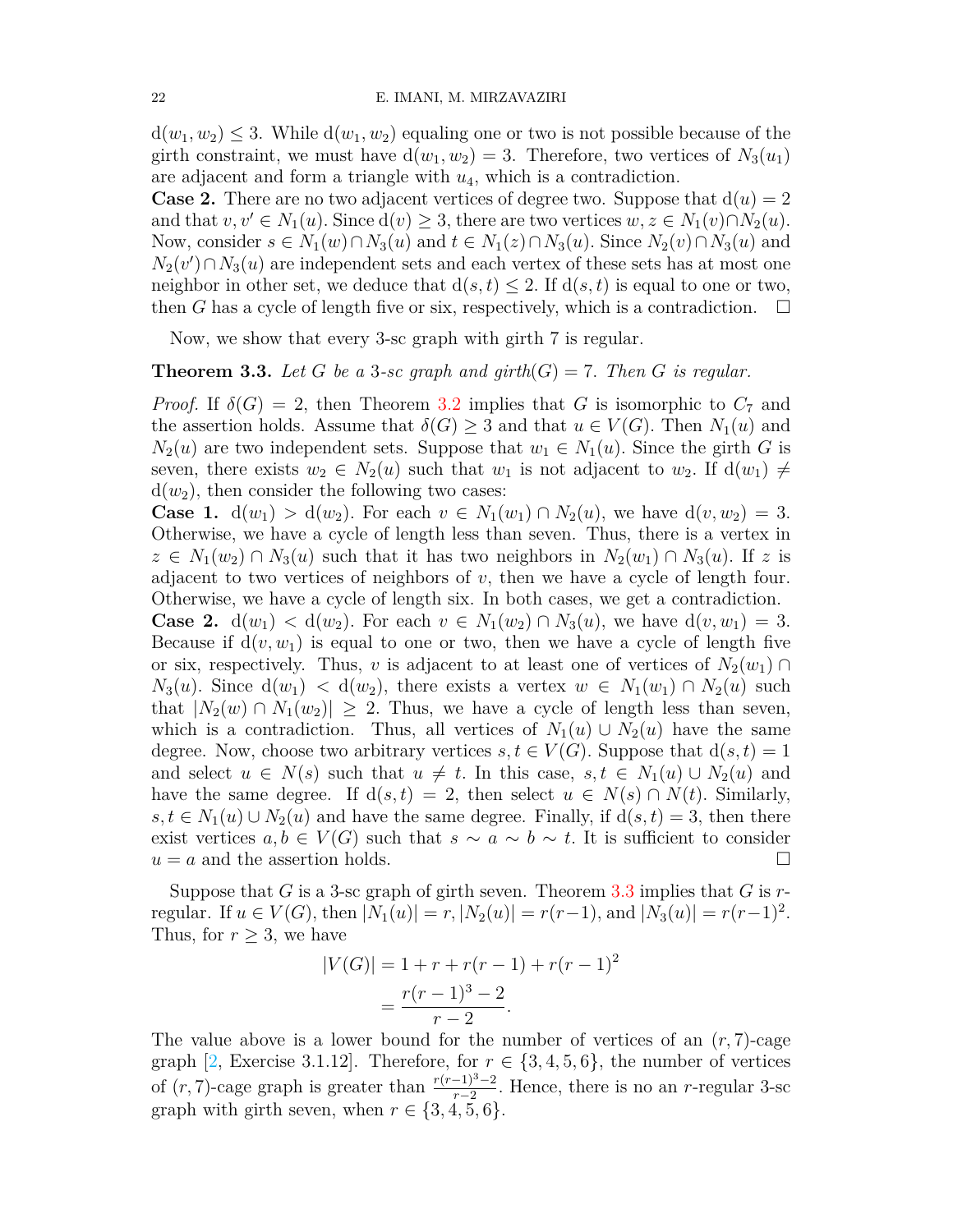**Problem 3.4.** Is there an *r*-regular 3-sc graph with degree at least three such that its girth is seven?

It should be mentioned that  $girth(G) = 7$  in Theorem [3.3](#page-5-0) is not redundant because the graph of Fig. [5](#page-6-0). is a 3-sc graph of girth six, but is not regular.

<span id="page-6-0"></span>

FIGURE 5. A 3-sc graph of girth six that is not regular.

Next, we state a proposition about 3-sc graphs of girth six.

**Proposition 3.5.** *Let G be a graph of girth six. Then G is a* 3*-sc graph if and only if every two vertices of G are on a cycle of length six or seven.*

*Proof.* Suppose that *G* is a 3-sc graph and that  $u, v \in V(G)$ . Clearly, *u* and *v* are on a cycle, and we may assume that *C* is the smallest cycle that contains *u* and *v.* If the length of cycle is greater than seven, then *G* is not a 3-sc graph. Since the girth of *G* is six, we deduce that the length of cycle is either six or seven.  $\Box$ 

Next, we find the upper and lower bounds for the number of vertices, for 3-sc graphs of girth six.

<span id="page-6-1"></span>**Proposition 3.6.** *If G is an r*-regular 3-sc graph with girth six, then  $2r^2 - 2r + 2 \leq$  $|V(G)| \leq r^3 - r^2 + r + 1.$ 

*Proof.* Suppose that *G* is an *r*-regular 3-sc graph and that  $u \in V(G)$ . Clearly,  $|N_1(u)| = r$  and  $|N_2(u)| = r(r-1)$ . The maximum number of vertices of  $N_3(u)$  is *r*(*r* − 1)<sup>2</sup>. Suppose that  $v \in N_1(u)$ . Since girth(*G*) = 6, we deduce that  $|N_3(u) \cap$  $N_2(v)$  =  $(r-1)^2$ . Hence, the minimum number of  $|N_3(u)|$  is  $(r-1)^2$ . So, the number of vertices *G* in this case equals  $2r^2 - 2r + 2$ . □

Next, we show that the lower bound is sharp.

<span id="page-6-2"></span>**Theorem 3.7.** There is an r-regular 3-sc graph G of girth six such that  $|V(G)| =$  $2r^2 - 2r + 2$ .

*Proof.* If  $u \in V(G)$  and  $|V(G)| = 2r^2 - 2r + 2$ , then Proposition [3.6](#page-6-1) implies that  $|N_1(u)| = r, |N_2(u)| = r(r-1)$ , and  $|N_3(u)| = (r-1)^2$ . For each vertex  $v \in N_1(u)$ , we have  $|N_3(u) \cap N_2(v)| = (r-1)^2$ . Since girth $(G) = 6$ , each vertex of  $N_3(u)$  has just one neighbor in  $N_1(v)$ . From the fact that the number of *v*'s is equal to *r*, the neighbors of each vertex of  $N_3(u)$  are fixed.  $\Box$ 

Now, we build a graph such that it satisfies in Theorem [3.7](#page-6-2). Assume that *u* is an arbitrary vertex of *G* such that  $N_1(u) = \{v_1, \ldots, v_r\}$  and  $N_1(v_i) \setminus \{u\}$  $\{v_{i2},\ldots,v_{ir}\}\$ , for each  $1\leq i\leq r$ . Let  $w_{ij}, 2\leq i,j\leq r$  be elements of  $N_3(u)$ . Then, Theorem [3.7](#page-6-2) implies that the vertices of each part  $N_i(u)$ ,  $1 \leq i \leq 3$  are independent. It remains just to put edges between  $N_3(u)$  and  $N_2(u)$ . Now, two vertices  $w_{st}$  and  $v_{kh}$  are adjacent if and only if  $t = h$ . In this case, *G* satisfies Theorem [3.7.](#page-6-2)